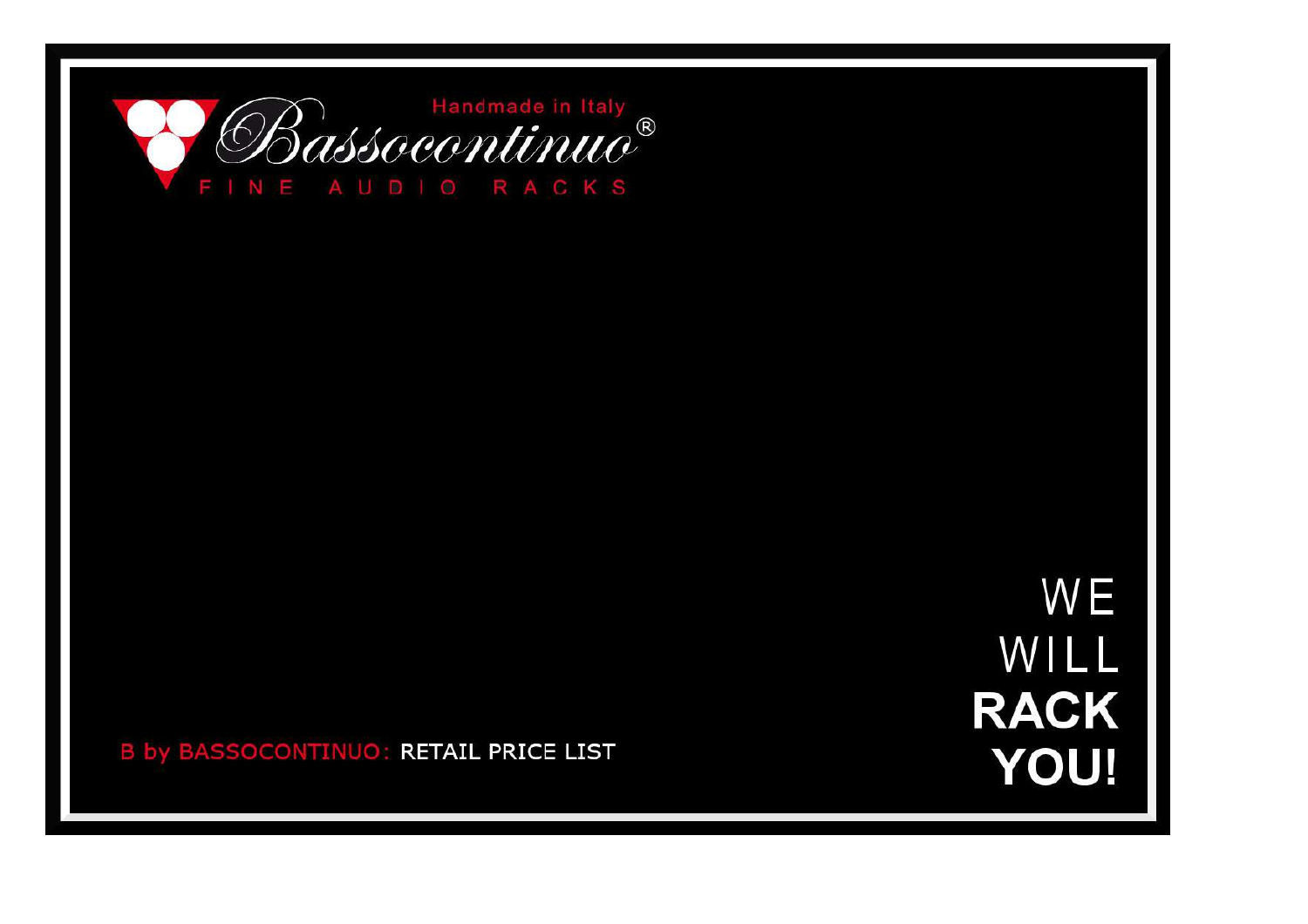### ACCORDEON XL4 2.0 **BLACK EDITION** MADE ON MEASURE RACK



Structure: Solid stainless steel Dimensions: 660 x 560mm (W x D) Useful sizes: 560 x 560mm (W x D) Thickness: 30 mm Decoupling: by DSD

MATERIALS Main: NAPPA + ALCANTARA Center: CARBON FIBER Stitches/threads: ADE BLACK + SPICY RED Legs: LEAD

| STAINLESS STEEL<br><b>STRUCTURE</b> |  |
|-------------------------------------|--|
| <b>COLOR</b><br><b>LEAD</b>         |  |

### **USEFUL HEIGHTS**

| <b>HEIGHTS:</b> | bottom* | € 2.635,00 |
|-----------------|---------|------------|
|                 | 95 mm   | € 2.570,00 |
|                 | 120 mm  | € 2.635,00 |
|                 | 165 mm  | € 2.670,00 |
|                 | 190 mm  | € 2.755,00 |
|                 | 235 mm  | € 2.785,00 |
|                 | 260 mm  | € 2.865,00 |
|                 | 285 mm  | € 2.950,00 |
|                 | 305 mm  | € 2.905,00 |
|                 | 330 mm  | € 2.985,00 |
|                 |         |            |

VINYL SHELF € 2.805,00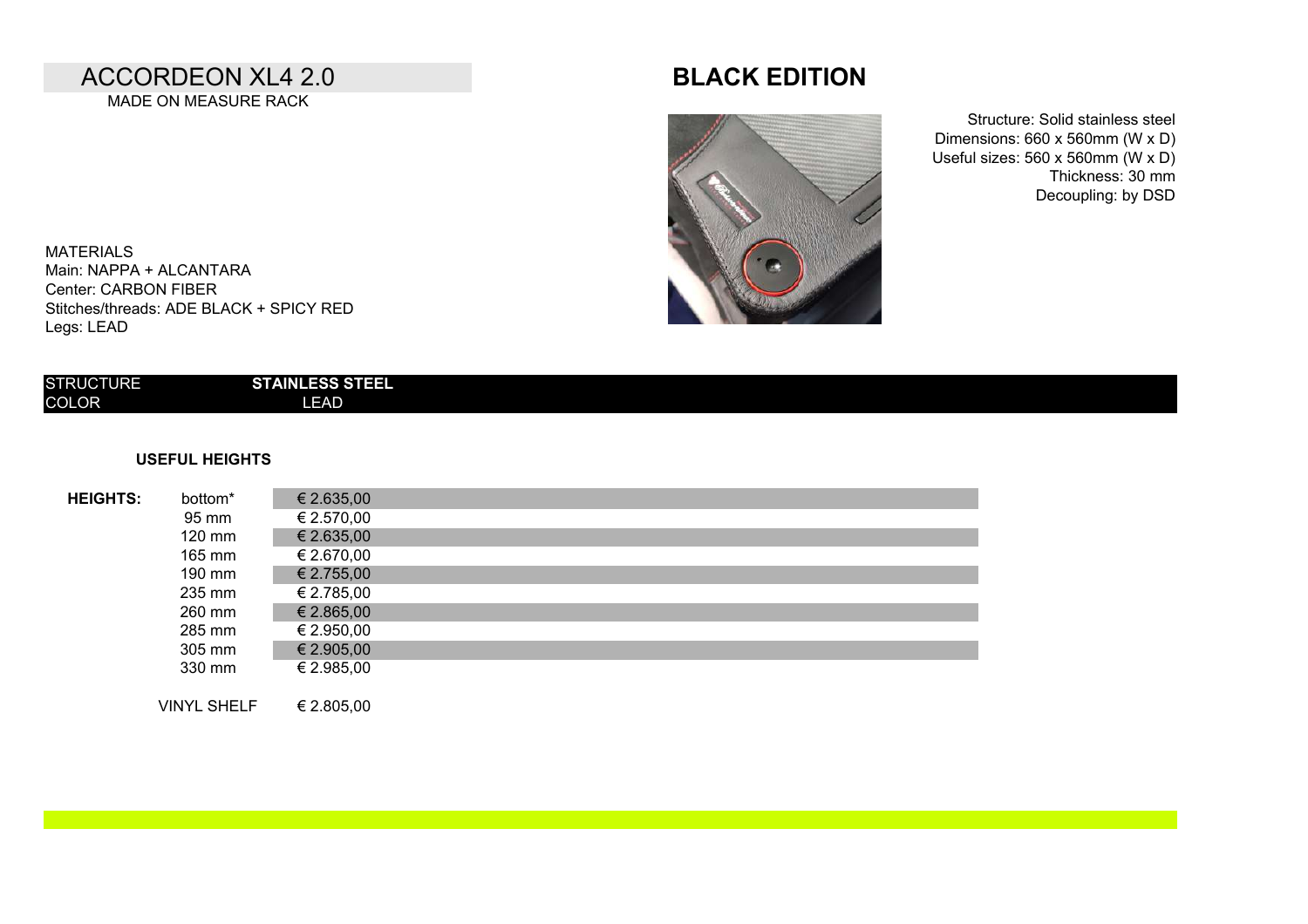### ACCORDEON XL4 2.0 **SONUS EDITION** MADE ON MEASURE RACK

MATERIALS Main: MOHOGANY / GENUINE LEATHER Center: GLOSSY WENGE Stitches/threads: IVORY Legs: SILVER

Structure: Solid stainless steel Dimensions: 660 x 560mm (W x D) Useful sizes: 560 x 560mm (W x D) Thickness: 30 mm Decoupling: by DSD



| <b>COLOR</b><br><b>SILVER</b> |
|-------------------------------|
|                               |

#### **USEFUL HEIGHTS**

| bottom*            | € 2.240,00          |  |  |  |
|--------------------|---------------------|--|--|--|
| 95 mm              | € 2.155,00          |  |  |  |
| 120 mm             | € 2.235,00          |  |  |  |
| 165 mm             | € 2.275,00          |  |  |  |
| 190 mm             | € 2.350,00          |  |  |  |
| 235 mm             | € 2.390,00          |  |  |  |
| 260 mm             | $\epsilon$ 2.470,00 |  |  |  |
| 285 mm             | € 2.555,00          |  |  |  |
| 305 mm             | € 2.510,00          |  |  |  |
| 330 mm             | € 2.590,00          |  |  |  |
|                    |                     |  |  |  |
| <b>VINYL SHELF</b> | € 2.345,00          |  |  |  |
|                    |                     |  |  |  |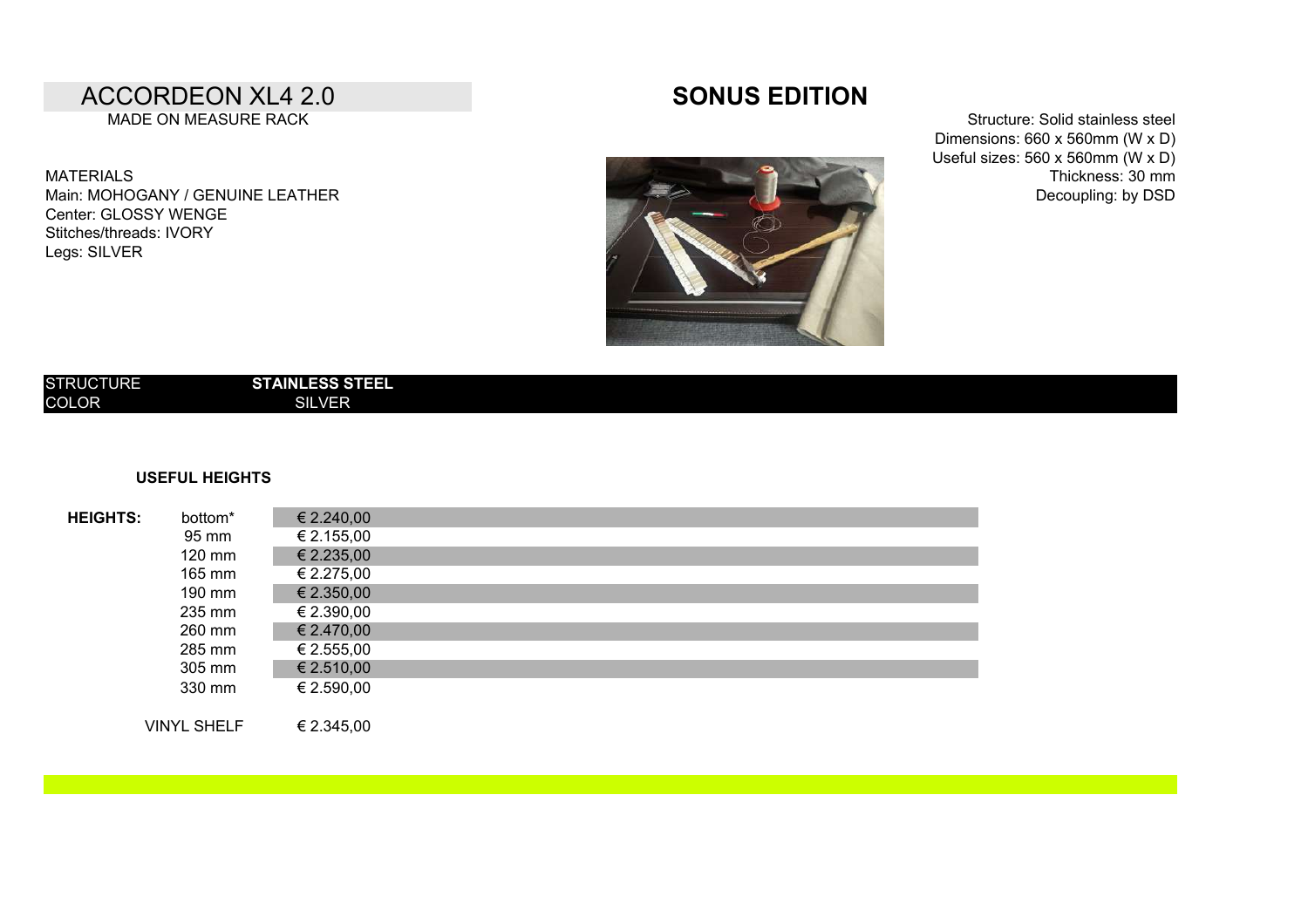### ACCORDEON XL4 2.0 **MC EDITION** MADE ON MEASURE RACK

MATERIALS Main: GLOOM BLACK / GENUINE LEATHER Center: PIANO BLACK / GLASS Stitches/threads: LIGHT BLUE Legs: SILVER



Structure: Solid stainless steel Dimensions: 660 x 560mm (W x D) Useful sizes: 560 x 560mm (W x D) Thickness: 30 mm Decoupling: by DSD

| <b>STRUCTURE</b> | <b>STAINLESS STEEL</b> |
|------------------|------------------------|
| <b>COLOR</b>     | <b>SILVER</b>          |
|                  |                        |

#### **USEFUL HEIGHTS**

| <b>HEIGHTS:</b> | bottom <sup>*</sup> | € 2.005,00          |  |
|-----------------|---------------------|---------------------|--|
|                 | 95 mm               | € 1.940,00          |  |
|                 | $120 \text{ mm}$    | $\epsilon$ 2.020,00 |  |
|                 | 165 mm              | € 2.060,00          |  |
|                 | 190 mm              | $\epsilon$ 2.140,00 |  |
|                 | 235 mm              | € 2.175,00          |  |
|                 | 260 mm              | € 2.255,00          |  |
|                 | 285 mm              | € 2.340,00          |  |
|                 | 305 mm              | € 2.295,00          |  |
|                 | 330 mm              | € 2.370,00          |  |
|                 |                     |                     |  |
|                 | <b>VINYL SHELF</b>  | € 2.030,00          |  |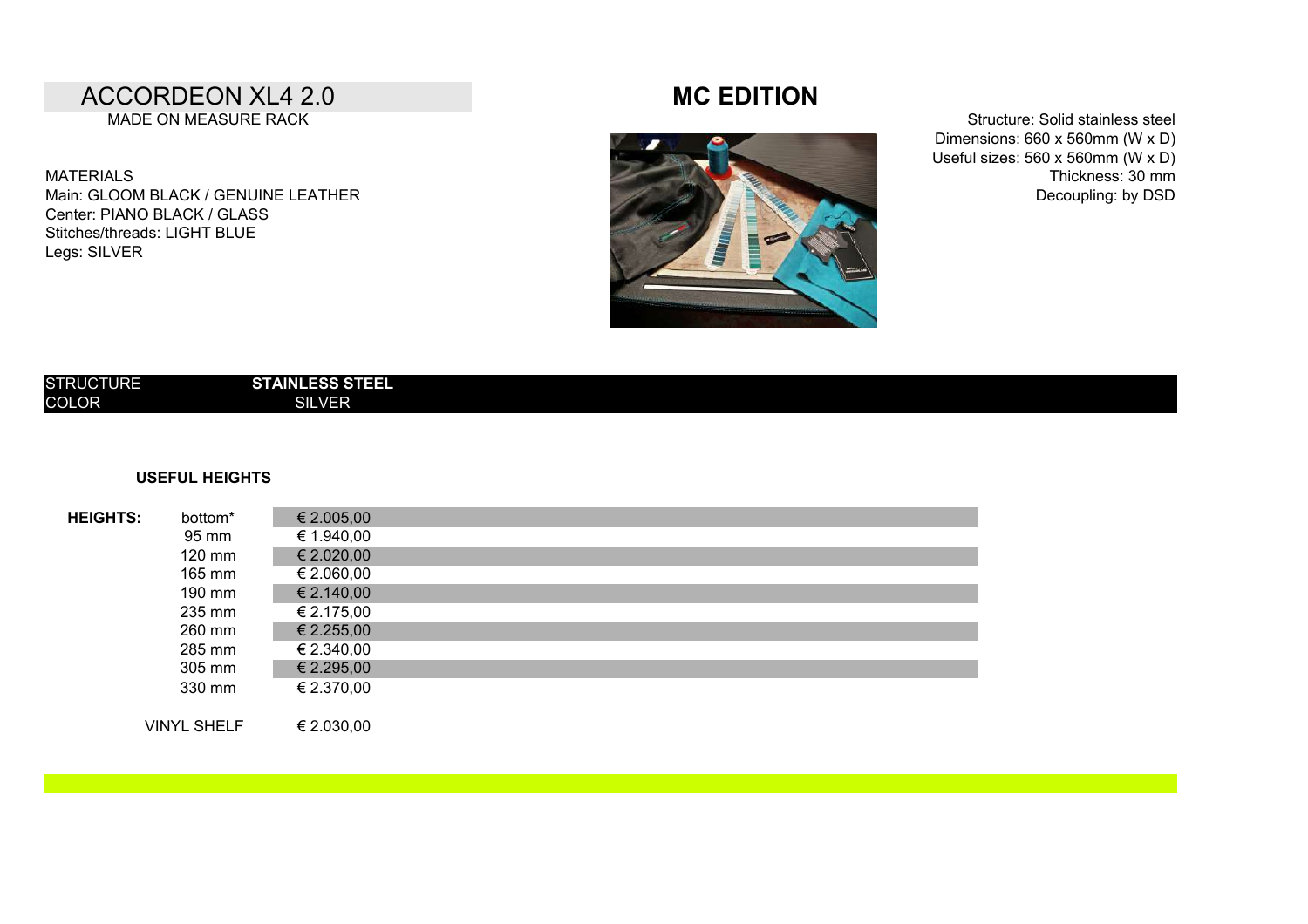## ACCORDEON XL4 2.0 **ARC EDITION**

MADE ON MEASURE RACK

MATERIALS Main: DARKNESS BLACK / ALCANTARA Center: BRUSHED ALUMINUM Stitches/threads: SCORPION GRAY Legs: SILVER



Structure: Solid stainless steel Dimensions: 660 x 560mm (W x D) Useful sizes: 560 x 560mm (W x D) Thickness: 30 mm Decoupling: by DSD

#### **USEFUL HEIGHTS**

| <b>HEIGHTS:</b> | bottom* | € 2.350,00          |
|-----------------|---------|---------------------|
|                 | 95 mm   | € 2.285,00          |
|                 | 120 mm  | € 2.370,00          |
|                 | 165 mm  | € 2.405,00          |
|                 | 190 mm  | $\epsilon$ 2.490,00 |
|                 | 235 mm  | € 2.525,00          |
|                 | 260 mm  | $E$ 2.605,00        |
|                 | 285 mm  | € 2.685,00          |
|                 | 305 mm  | € 2.635,00          |
|                 | 330 mm  | € 2.720,00          |
|                 |         |                     |

VINYL SHELF  $\epsilon$  2.565,00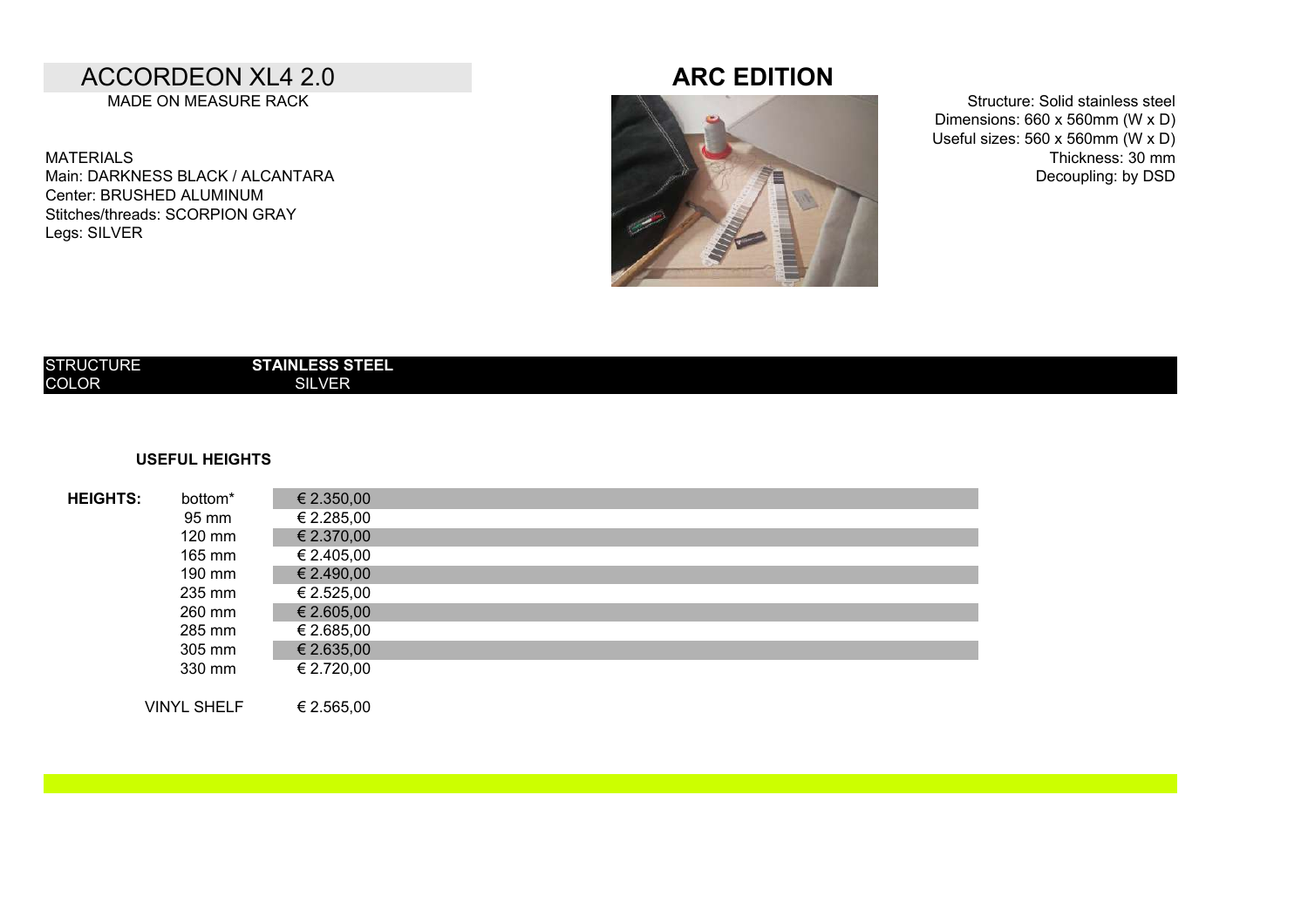# BANDURA XL4 2.0 **70 EDITION**

MADE ON MEASURE RACK

MATERIALS Main: GLOOM BLACK / GENUINE LEATHER Center: RACING BLACK / CARBON FIBER Stitches/threads: EMERALD GREEN Legs: LEAD



Structure: Solid stainless steel Dimensions: 660 x 660mm (W x D) Useful sizes: 560 x 660mm (W x D) Thickness: 30 mm Decoupling: by DSD

| <b>STRU</b><br>ол. | --<br>. <del>.</del> . |  |  |
|--------------------|------------------------|--|--|
| <b>COLOR</b>       | <b>LEAD</b>            |  |  |

#### **USEFUL HEIGHTS**

| <b>HEIGHTS:</b> | bottom <sup>*</sup> | € 2.635,00   |
|-----------------|---------------------|--------------|
|                 | 95 mm               | € 2.565,00   |
|                 | 120 mm              | € 2.655,00   |
|                 | 165 mm              | € 2.690,00   |
|                 | 190 mm              | £ 2.775,00   |
|                 | 235 mm              | € 2.810,00   |
|                 | 260 mm              | $E$ 2.890,00 |
|                 | 285 mm              | € 2.986,00   |
|                 | 305 mm              | € 2.935,00   |
|                 | 330 mm              | € 3.020,00   |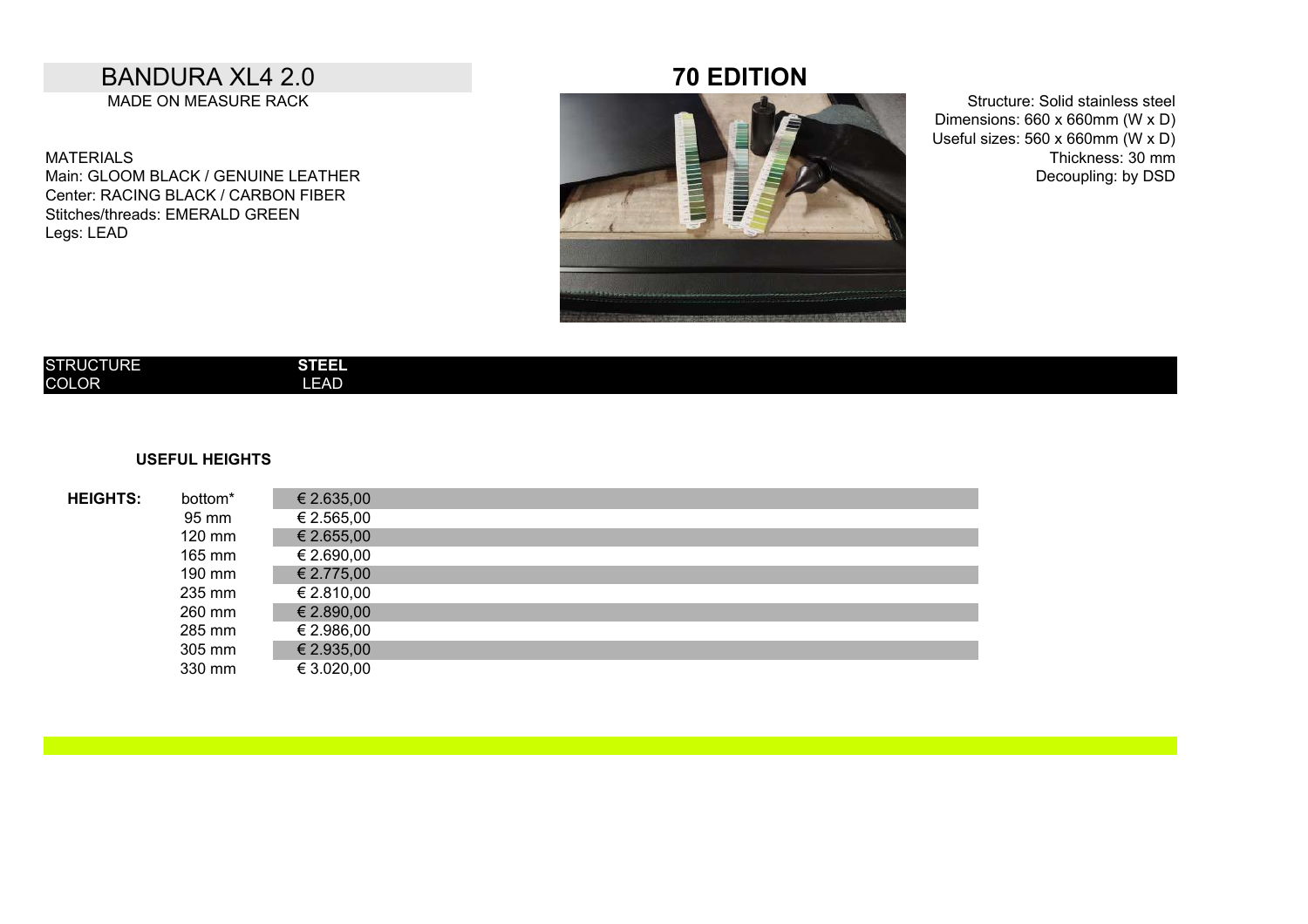### BANDURA XXL4 2.0 **MC EDITION (901)** MADE ON MEASURE RACK

MATERIALS Main: GLOOM BLACK / GENUINE LEATHER Center: PIANO BLACK / GLASS Stitches/threads: LIGHT BLUE Legs: SILVER



Structure: Solid stainless steel Dimensions: 660 x 875mm (W x D) Useful sizes: 560 x 875mm (W x D) Thickness: 30 mm Decoupling: by DSD

| <b>STRUCTURE</b> | <b>STEEL</b>  |
|------------------|---------------|
| <b>COLOR</b>     | <b>SILVER</b> |

#### **USEFUL HEIGHTS**

**HEIGHTS:** € 2.955,00 bottom\*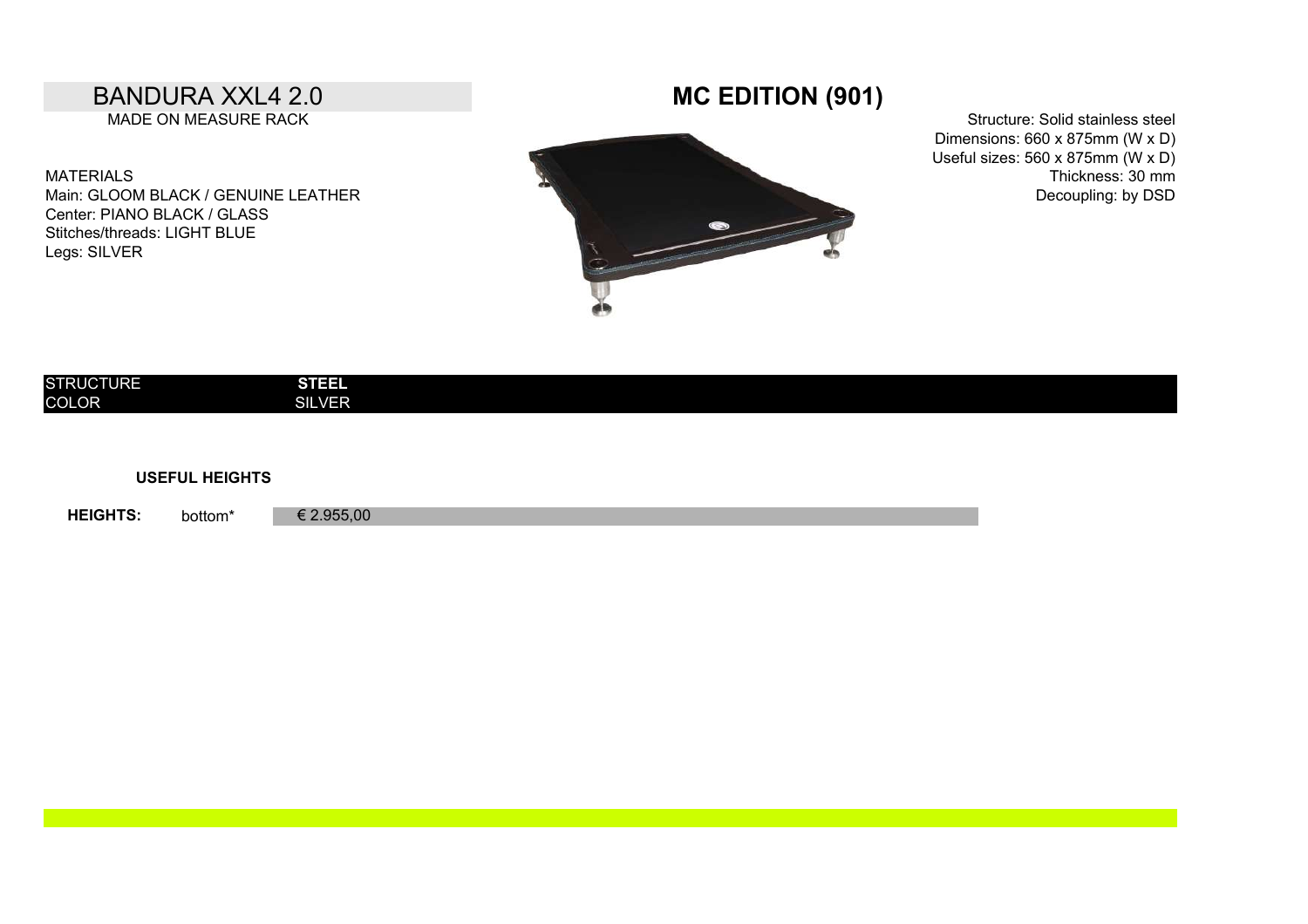# POWER AMP STAND

MATERIALS

Feet: solid copper



Dimensions:  $670 \times 925$  mm (W  $\times$  D) Useful sizes: 500 x 755 mm (W x D) Thickness: 50 mm  $+$  30 mm

### STRUCTURE **ALUMINUM + COPPER** COLOR

Export:  $\epsilon$  12.955,00 each one

Shipped in wooden box

Shipment weight: 160 kg